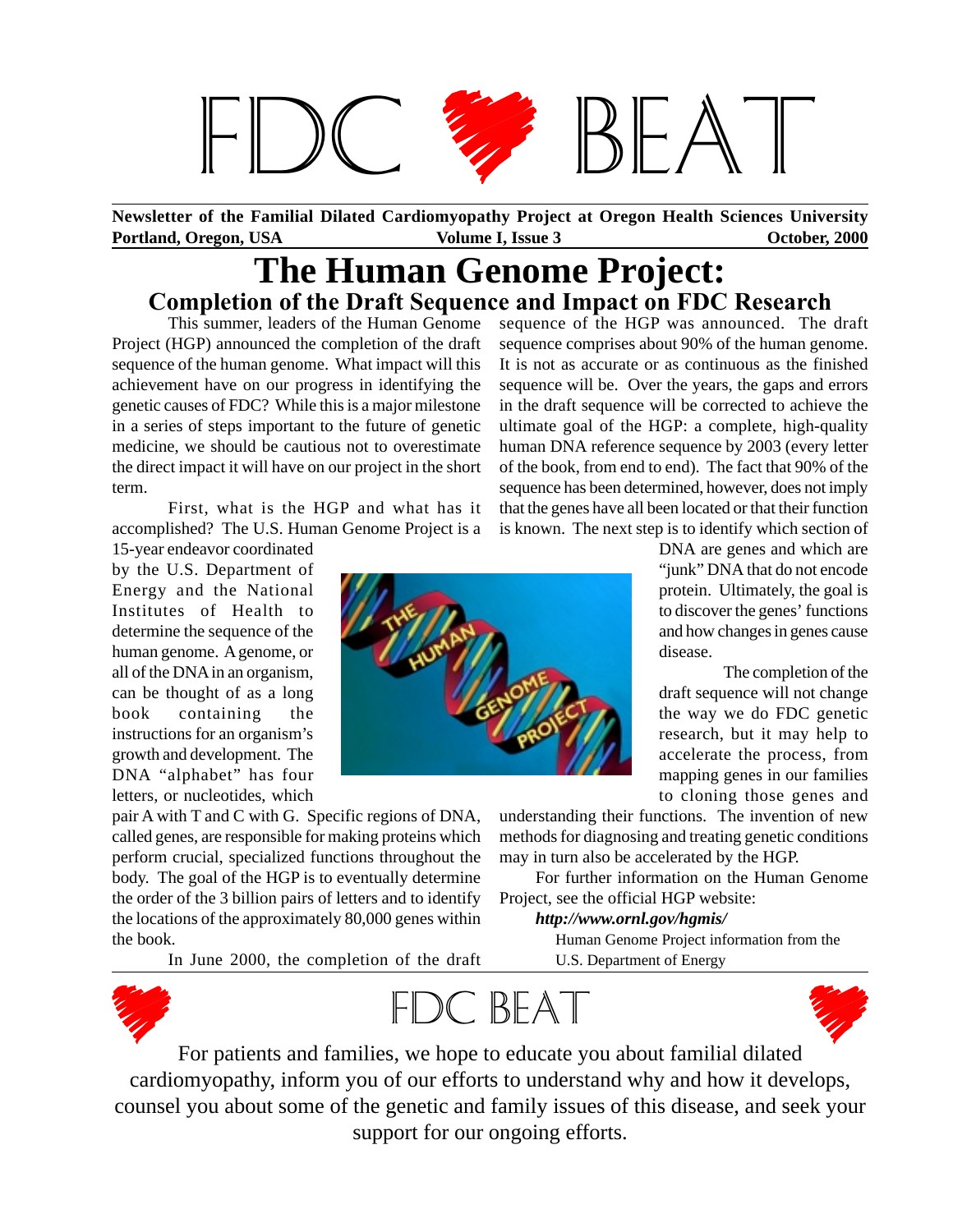## ann **Behind the Scenes: Spotlight on Petra Jakobs, PhD**

The FDC Research Project is composed of two main groups: the clinical group and the basic science group. Most of our research participants are familiar with the clinical group, as they are the people participants frequently have direct contact with either on the phone, through the website or in person at various screening events. We feel it is important, however, to introduce you to some of the people in the basic science group who are hard at work behind the scenes and are essential to the success of our research project.

In this issue of the FDC BEAT, we would like to spotlight Petra Jakobs, PhD and the work she does as a member of our basic science group. Dr. Jakobs is a Research Assistant Professor of Medicine in the Division of Cardiology at OHSU with an extensive background in molecular genetics. She received her doctorate at Justus-Liebig University in Giessen, Germany. Dr. Jakobs has been involved in various other medical genetic research projects at OHSU, including studies on Fanconi anemia and cataracts, prior to her joining the FDC Research Group. She began her work with the FDC Research Group in 1998 as a basic

scientist who is an expert in conventional methods of pedigree genotyping and gene mapping. She provides full-time support to the FDC Research Project and supervises the day-to-day operations of all laboratory personnel. Recently, Hugh Keegan was recruited as a Research Laboratory Assitant to assist Dr. Jakobs with her work on FDC. Hugh is a recent graduate of Bowdoin College in Brunswick, ME, where he majored in Biochemistry.

After your blood sample is received, the different tubes are distributed to various laboratories on campus. Dr. Jakobs receives the purple top tubes (labelled with an ID number to maintain confidentiality), from which she extracts DNA (genetic material) that can be used for linkage analysis and gene mapping. DNA is isolated from the blood immediately upon receipt of the purple top tube. Once the DNA is isolated, it can be stored for future use.

As you can see, Dr. Jakobs serves a vital function within the FDC Research Group. Her daily work will hopefully bring us closer to our long-term goal of determining the genetic basis of FDC.

## **Suggestions, Questions, Comments, Ideas???... We Want to Hear From You!**

Our FDC Families are at the heart of all we do. Therefore, it is extremely important to us that we receive feedback from you so we can improve our program and address any confusion, questions, ideas or concerns that you might have in an upcoming issue of FDC BEAT. What have your interactions with the FDC Group members been like? How has FDC affected your family? Are there aspects of FDC which are confusing or needing clarification? What are some elements about the disease which you feel should be addressed? What kind of a screening experience did you have? Chances are that if you have suggestions, questions, comments or ideas, so do many others, so please let us know so we can help. Submissions may be published anonymously at your request. You will be contacted prior to publication. If you have any contributions (i.e., questions, stories, comments, or suggestions) or if you wish to no longer receive FDC BEAT, please:



1. call us toll-free at 1-877-800-3430 2. visit out website at *http://www.fdc.to* and send an email from the "Contact Us" page 3. email us at *messages@fdc.to*

4. write us at : FDC Research Project



Attn: FDC BEAT Division of Cardiology, UHN-62 3181 SW Sam Jackon Park Road Portland, OR 97201



Log on to the FDC Project website at *http://www.fdc.to* for access to articles, information and links to other FDC topics and resources.

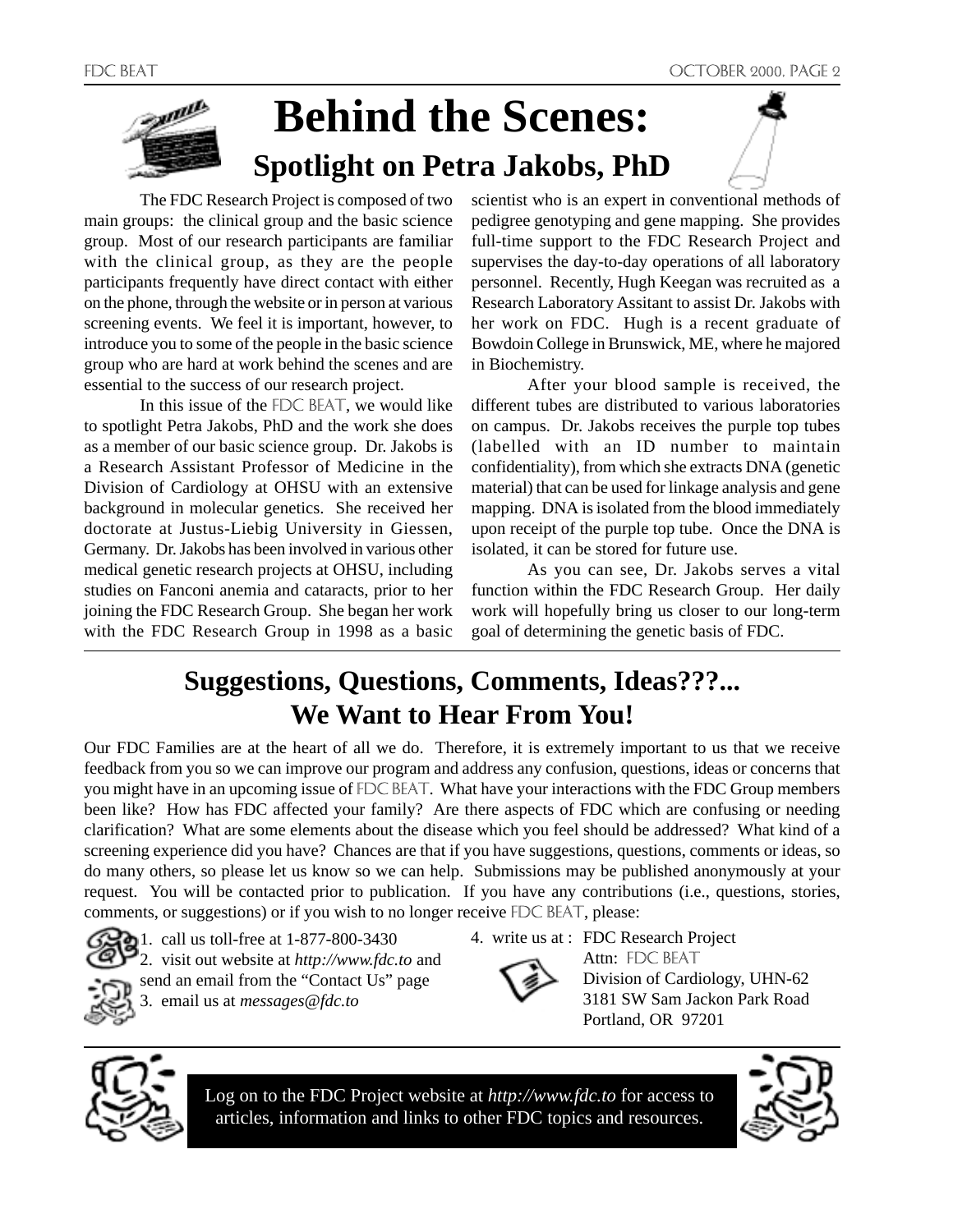## Grant Received for Rescreening

The FDC Research Project began in 1993, and the first families screened now need to be rescreened. A small grant from the Medical Research Foundation through OHSU has been awarded to Dr. Kathy Crispell for the purpose of rescreening our first few families.

We are frequently asked how often a person in a family with known FDC should be rescreened. FDC is a disease that can present at any age and frequently occurs without symptoms, making it difficult to identify those who carry the genetic alteration. Currently, we are recommending that family members be rescreened every 3-5 years if they remain without symptoms or sooner if they develop symptoms consistent with the disease. However, the answer is not clear. By formally rescreening families who have been previously screened, we may be able to better determine an answer based on scientific evidence. The repeat screening allows us to observe, track and analyze changes that may be occurring in family members who carry the gene change. This information may help us to determine what the first clues are that a person may have the genetic change that causes FDC. The information may also help us to determine when symptoms are likely to occur relative to some of those initial clues.

We believe that some of the first clues of the disease include enlargement of the heart, abnormal heart muscle function and certain abnormalities found on the electrocardiogram.

There are other benefits of being rescreened. We may identify people who did not have any symptoms of the disease on their first screen but have developed some signs since then. Through the repeat screenings, we will learn about new family members, update the family tree and screen family members not previously screened. The rescreenings also benefit the family by raising awareness. This is also a good time for us to update family members about the latest information regarding FDC and gives family members an opportunity to ask us questions.

We are currently in the planning stages for rescreening families we studied 5-7 years ago. We will be contacting these families and planning the re-screenings accordingly. You will be notified if and when we decide to rescreen your family. It is very important for everyone to keep his or her contact information updated. You can contact us with any updated information by phone at our toll-free number (1-877-800-3430) or through our website (*http://www.fdc.to*).



# Helpful Website Resources



We understand that many of our participants have questions regarding various issues related to FDC. In an attempt to help answer your questions, we have compiled a list of websites related to understanding the genetics behind FDC. We hope that these can help provide you with more information to further your knowledge of FDC and other related health and genetic issues. Of course, there is always our website at *http://www.fdc.to*.

### **GENETIC EDUCATIONAL WEBSITES**

*http://www.hhmi.org/GeneticTrail* Howard Hughes Medical Institute,

educational information about various topics related to genetics and the impacts of genetic research

*http://www.ornl.gov/hgmis/* Human Genome Project Information *http://www.geneletter.org* The Gene Letter, a newsletter dedicated to advances in genetics.

*http://www.kumc.edu/gec/*

The University of Kansas Medical Center; educational information on human genetics and many links to other genetics sites.

*http://www.vector.cshl.org/dnaftb/*

DNA from the Beginning, an animated primer on the asics of DNA, genes and heredity.

## **EXAL Newsletter**

FDC BEAT is a triannual publication of the Familial Dilated Cardiomyopathy Project in the Division of Cardiology at Oregon Health Sciences University in Portland, OR. The newsletter is not copyrighted and readers are welcome to photocopy its contents to share with family members and health professionals.

### **FDC Project Clinical Group:**

Ray Hershberger, M.D. Kathy Crispell, M.D. Emily Hanson, M.S. Warren Toy, B.S. Kelly Coates, B.S.

**Newsletter Layout/Design**: Kelly Coates, B.S.

 email:*coatesk@ohsu.edu* Graphic on front from: *http://www.nhgri.nih.gov/DIR/ VIP/SI/*